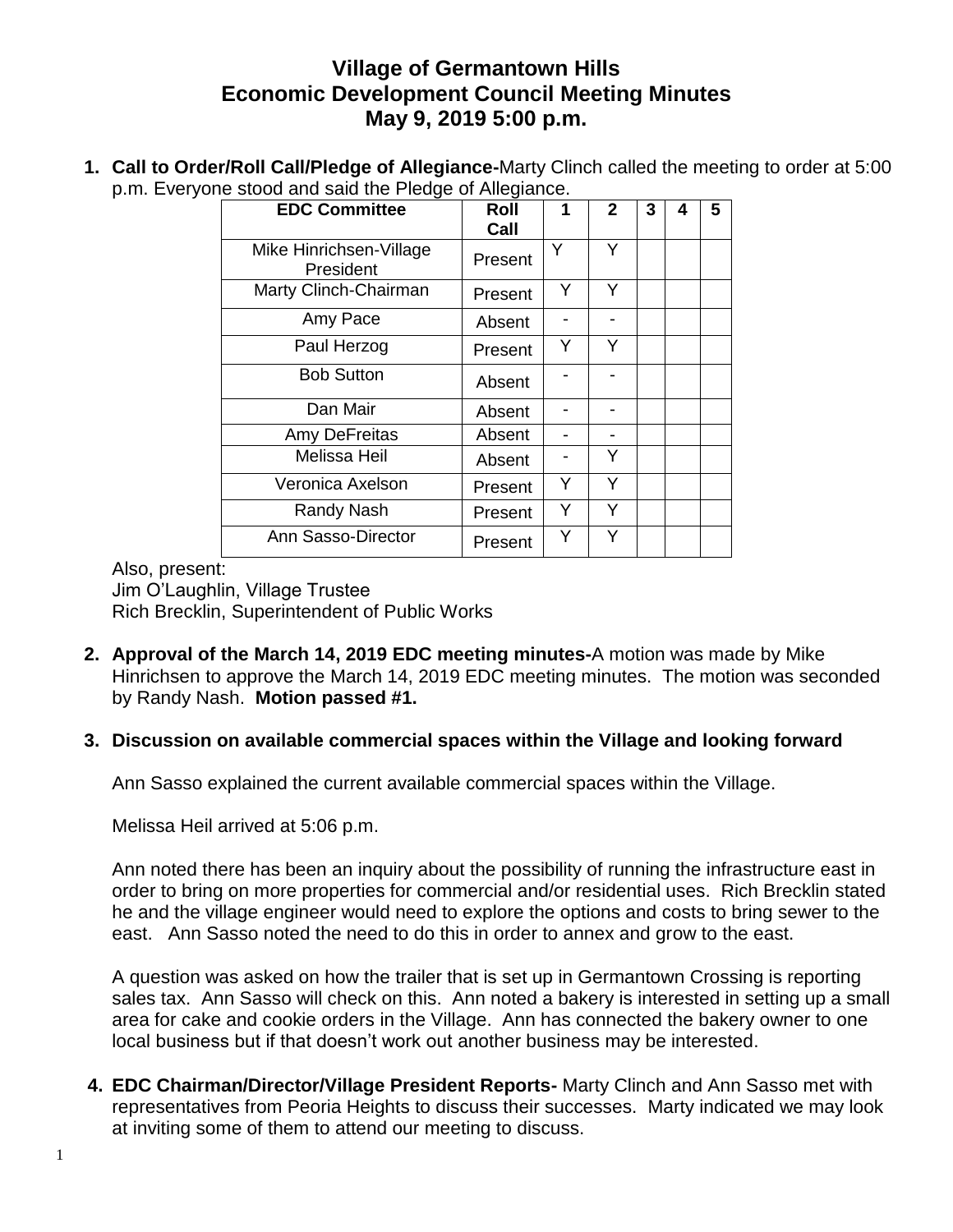Marty Clinch stated that he and Ann Sasso had attended the Peoria Heights event on their ribbon cutting for the new hotel and some presentations with Chuck Marohn, the founder of the Strong Towns Movement. Marty noted Chuck talked about successes in small towns and the theory that you build within starting with small development. Marty summarized the events Peoria Heights had put together and the ways they are looking to bring more people into their community. They are incorporating music and art into their community to draw more people to the area.

Randy Nash noted development of the MTCO Park will be a draw for our community down the road with the sporting events.

Veronica Axelson stated the area sporting events has helped their business in being a destination for people to come to our community. The weekly music in the Monte Cristo Room has helped them and they are looking to add more nights of music.

Mike Hinrichsen stated the village continues to work on the vision with the engineer and are planning on showing it to the village board at the next meeting.

The village received great news that the village is receiving two grants that were applied for. One is \$75,000 for the sidewalk that was built from the daycare to the library last year. The \$25,000 grant was for the corner ATM lot development of flags, lighting and benches.

Mike Hinrichsen noted at the GPEDC Executive board meeting a presentation was given on CareerSpark and how they are planting seeds with area  $8<sup>th</sup>$  graders on what they want to be when they grow up.

- **5. Germantown Hills Chamber of Commerce Update-**Veronica Axelson noted the Chamber lunch is on Thursday, May 16th at the Germantown Grille. The Chamber Spring Fling was a huge success. The Chamber is giving two scholarships to two Senior students at Metamora High School. The Chamber is working on a new magnet to be sent out along with a village newsletter.
- **6. School Updates and upcoming events-**Melissa Heil stated the Metamora High School is getting ready to break ground on the new building along with a greenhouse and they have a new board member on their board.

Dan Mair had sent a report that Ann Sasso shared with the committee on all of the things happening at the school. Here are the updates for the School District from Dan Mair:

-8th Grade graduation will be May 23rd at 7:00 pm.

-On May 1st, we were honored to have Holocaust survivor, Mr. Steen Metz, visit our school and speak to our 5th - 8th graders as well as 5th - 8th graders from Riverview. His presentation was extremely powerful. Our students were very engaged and asked wellthought questions. These students will be the last generation to hear a from a Holocaust survivor, so we were exceptionally fortunate to have Mr. Metz visit.

-We are working with Great Oaks Community Church and our engineers to design a connecting lane from our property to the GOCC parking lot. This will allow for us to have a